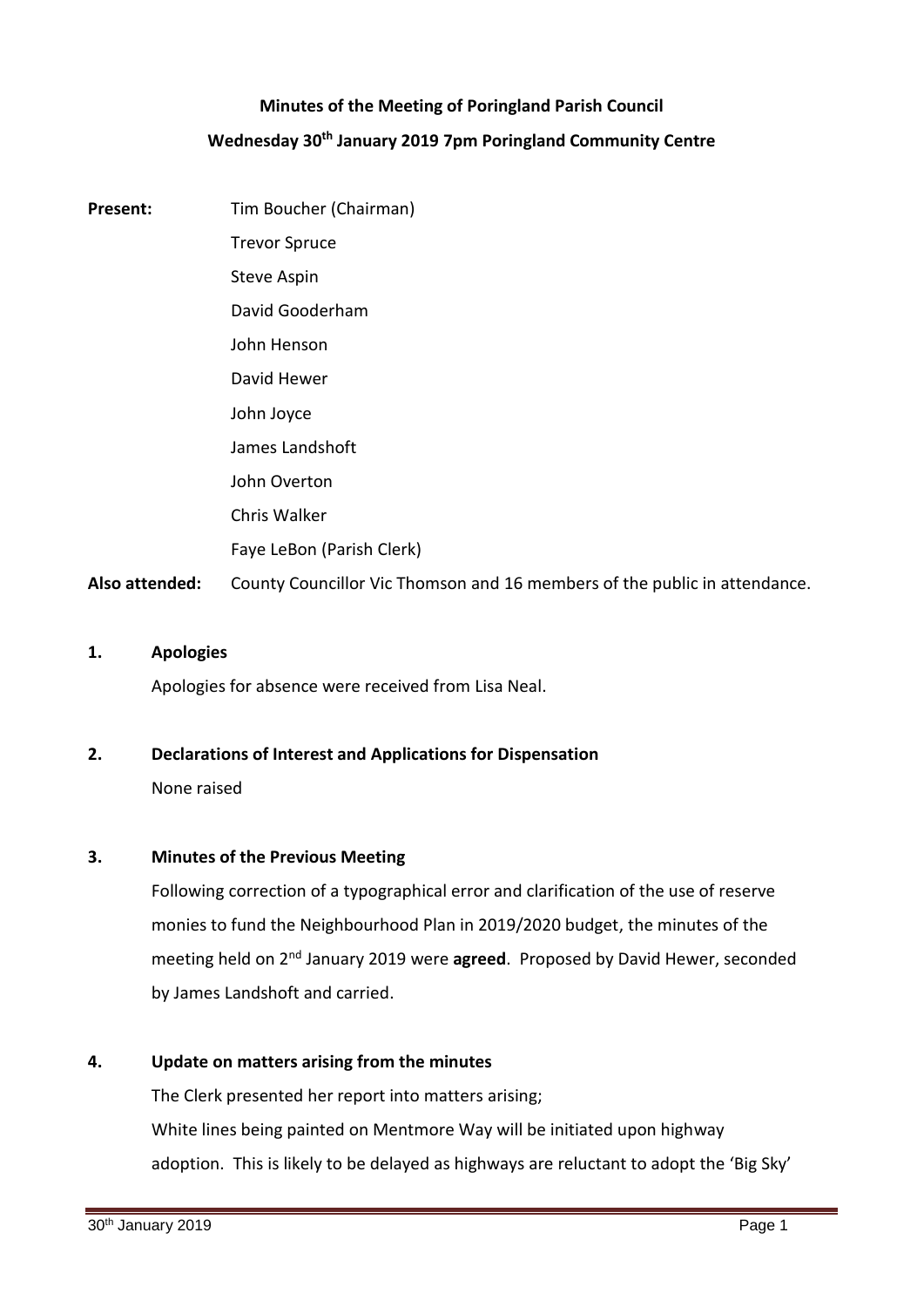side of Mentmore Way until the 'Norfolk Homes side is completed.

The draft heads of terms document for the lease of land to the Men's Shed as part of the Community Land Project has been received from the solicitor and is being considered by the relevant committee.

The project to locate a new burial ground remains ongoing.

The footpaths on the Shotesham Road have been reinstated following the completion of works by UK Power Networks.

Norfolk County Council highways has recommended that 5m of hedge can be removed from Devlin Drive at the end closest to The Ridings in order to improve highway visibility. Councillors **agreed** that it would be preferable to have this part of the hedge reduced in height to approximately 75cm after a proposal from Trevor Spruce and a second from John Henson.

**Clerk**

The landlord of the commercial development where Budgens is located has been contacted with regards to the loose stones which clutter the pathways. They advise that this is the responsibility of the tenants to resolve, and the tenants have been considering possible permanent solutions to the matter. James Landshoft advised that staff at the EACH shop now sweep up the loose stones on a daily basis to prevent them becoming a hazard to pedestrians.

The solar light has been installed at the teenage shelter and this area will be monitored to see if this action reduces anti-social behaviour in this area.

A letter of support in principle has been sent to the Bergh Apton Conservation Trust in relation to their 'B-Line' project.

Councillors had been forwarded the response from South Norfolk Council regarding the Parish Council's stage two complaint about poor planning enforcement at 4 Highfields. David Gooderham wished it recorded that he felt that this response was poor. All agreed this matter had been dealt with badly by South Norfolk Council.

# **5. Report from the Chairman**

As this was the second meeting in January, there was nothing of significance to report from the previous meeting.

### **6. Public Participation**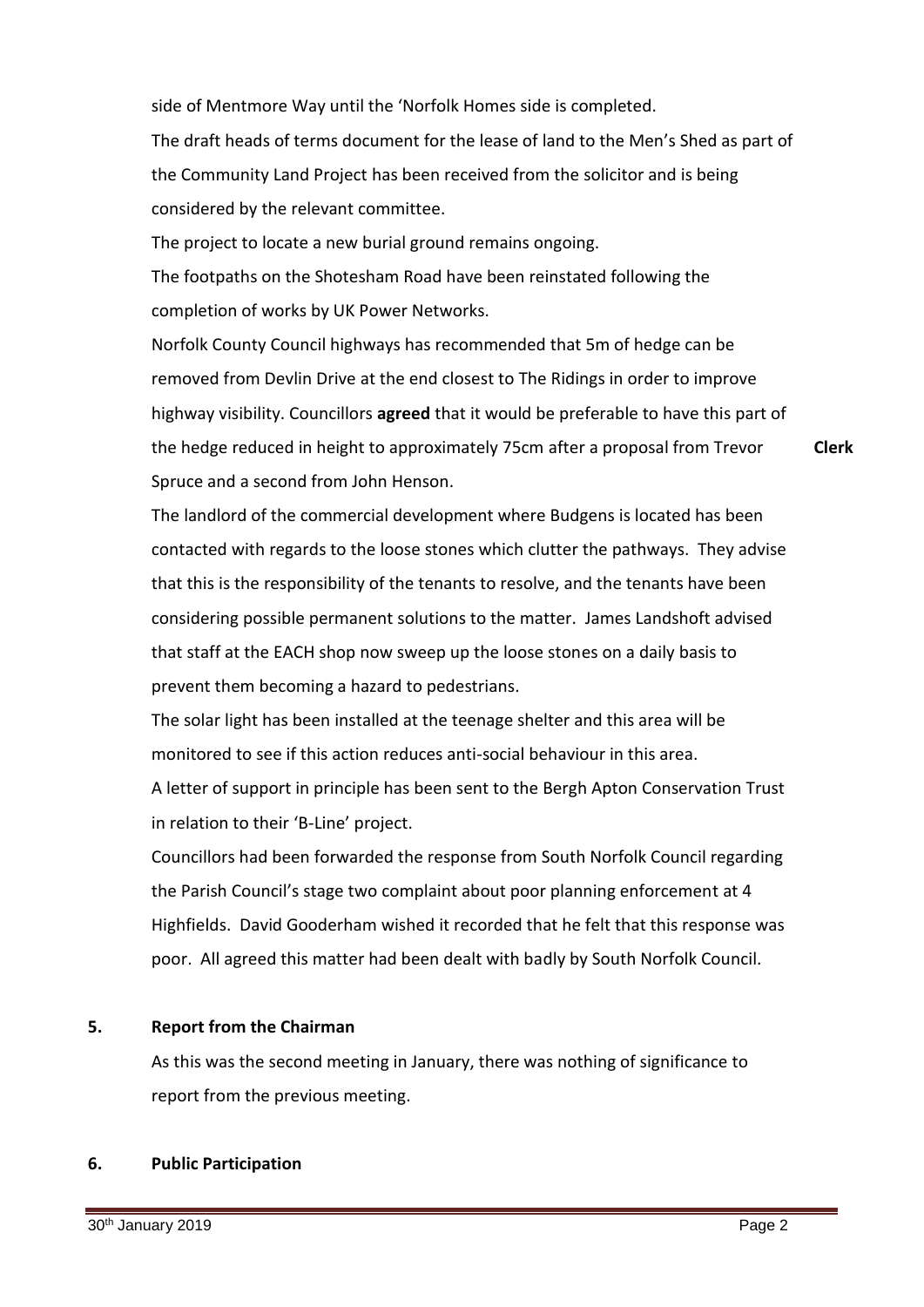*Standing orders were suspended to allow members of the public to speak.*

## **a)** District Councillors

Cllr Overton reported that a full council meeting had been held to ratify the terms and conditions of the merger between South Norfolk Council and Broadland Council. Broadland Council requires extra time to ratify the terms and four weeks has been given for this purpose. The UNISON representative at South Norfolk Council is content with the terms.

The new managing director in charge of the joint authority is in the process of selecting his senior team.

Cllr Overton supported comments made by David Gooderham on planning enforcement, and he is currently dealing with a similar matter in another parish whereby adequate enforcement action is not forthcoming.

### **b)** County Councillor

Cllr Thomson reported that Norfolk County Council was supporting the message from the NHS that those with flu should avoid going to the doctors unless absolutely necessary, to prevent spreading of the virus.

Norfolk County Council's gritting map is available to the public so roads that are on the gritting route can be viewed. He stressed the need to regularly check that grit bins in the parish are full.

Cllr Thomson reminded the meeting that the best way to report highway faults is to do so via Norfolk County Council's online reporting tool. Whilst this can be done anonymously, by logging in an update will be provided on the repair.

Norfolk County Council Children's Services committee has agreed to change the way children's centres are operated, in that they will now be operating more outreach services rather than using a centre based approach. This means that more people will be able to access the services the centres provide, especially in rural locations. After a query from James Landshoft about the difficulty of making some services outreach (eg; mental health services) Cllr Thomson confirmed all services will still be available but to a larger catchment.

Norfolk County Council is progressing with its proposals to implement a 20mph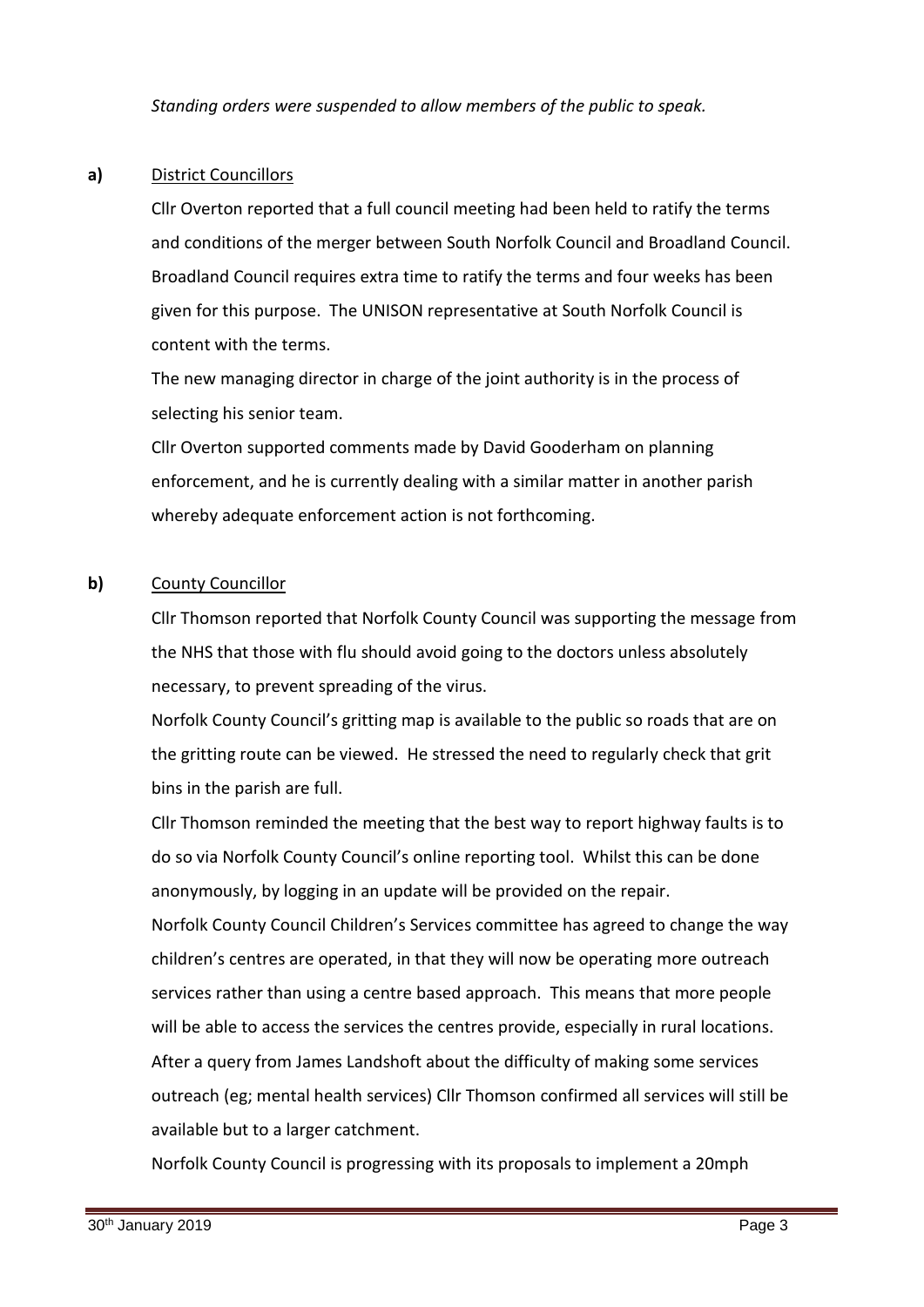speed limit on the Shotesham Road and linked cul-de-sacs, and the provision of a 'no through road' and prohibition of motor vehicles on Carr Lane.

With reference to the proposed works on Caistor Lane, Cllr Thomson will send a report to the Clerk for circulation. David Gooderham raised concern about the lack of communication and attention to detail about the proposed works on Caistor Lane. A plain English press release was suggested.

Konectbus will be ceasing the operation of the 87 and 88 bus service which operates through the village. First Bus will be taking up the 87 service, and it is hoped they will take on the 88 service as well.

Cold calling and scam telephone calls still remain problematic, with only 5% of scams being reported.

David Gooderham requested an update on the Fiveways Roundabout be placed on the agenda for the February meeting. **Clerk**

### **c)** Public Participation

A member of the public raised concerns that despite having a 'no cold calling' sign in his window, he still receives cold calls. John Henson advised he had been involved in the setting up of the 'no cold calling zones' in the parish and advised that the number to report cold callers to is located on the Rosebery Avenue sign.

A member of the public raised concerns with the Parish Council proposal to restrict dogs to being on leads on areas owned by the council. She is involved in dog training and the education of people in the matters of responsible dog ownership. She would be willing to help the Parish Council to come to a compromise should they be willing to accept the help. Another member of the public suggested that signage requesting that all dogs be under 'proper control' would be more appropriate. A further member of the public raised concerns that the council had not received sufficient complaints to warrant actions about insisting that dogs be kept on leads.

A member of the public requested assistance with the moving of the Norfolk Homes site compound fencing away from their property. The Clerk will escalate this to South Norfolk Council's planning enforcement team.

**Clerk**

A member of the public raised concerns about reducing the height of the hedge on Devlin Drive, which would improve highway visibility, which in turn would speed up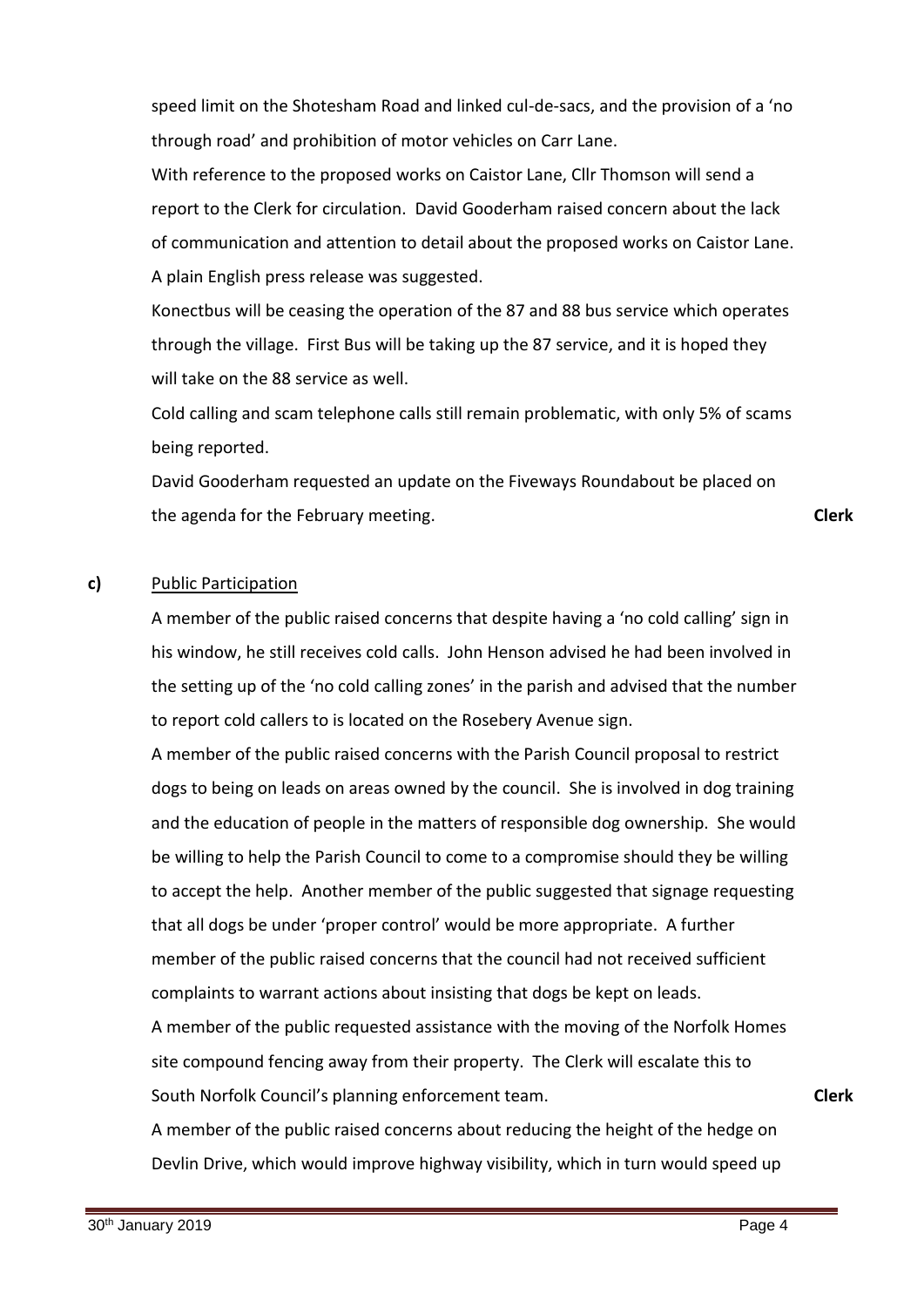the traffic, which is of concern in an area where there is a drop-kerb crossing point. The Clerk is to ask the police to speak to the owner of the car who regularly parks on the corner of Devlin Drive, and thus causes vehicles to drive around the corner on the wrong side of the road. It was established that the SAM2 sign would record vehicular speeds in this area and this information would be forwarded to the police. James Landshoft wished to raise awareness of the good work being done by the preschool. They are currently in need of more trustees. David Hewer advised that if the pre-school wanted to do a recruitment article he would place this in the next edition of the 5+ magazine.

### *Standing orders were reinstated.*

#### **7. Planning**

- **a)** Applications Received
- **i)** 2018/2725 – Land North of Stoke Road – Amended proposal (5 promotional signs, reduced from 10)

Trevor Spruce had previously visited the site. He suggested that as the previous proposal was for ten signs and there were no objections then the council should not object to five signs. This was **agreed**.

**Clerk**

# **ii)** 2019/0129 – 1 Nelson Close – Install Velux windows to the front and rear of the property for a loft conversion David Hewer had viewed the plans and visited the site. The Clerk clarified that this was an application for a certificate of lawful development, being sought under permitted development rights. It was **agreed** to make no comment regarding the application.

# **Clerk**

# **b) Planning Decisions**

Planning decisions were noted as follows:

i) 2018/2480 1 Norwich Road - Erection of chalet and demolition of existing garage.

# **APPROVAL WITH CONDITIONS**

ii) 2018/1611 - Poringland Community Centre - Discharge of condition 3 of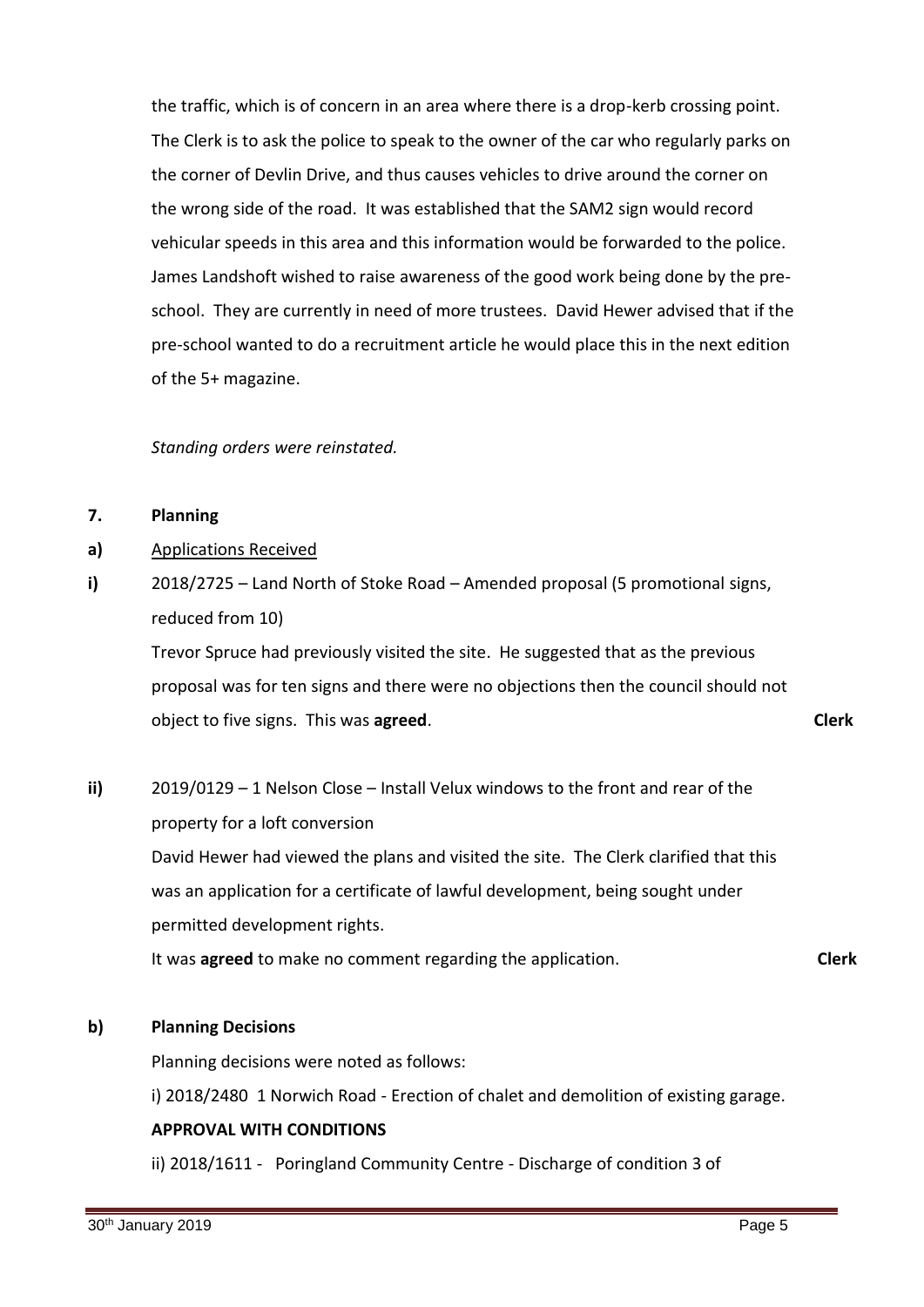planning permission 2018/0718 – Tree Protection Plan **APPROVED** iii) 2018/2223 - 4 Highfield - Retain in situ the one air-to-air heat pump unit at ground level on front elevation; remove and relocate the existing air-to-water heat pump unit to ground level at the rear; and remove two existing air-to-air heat pump units and relocate one of those units to first-floor level on rear elevation together with installation of a barrier. **APPROVAL WITH CONDITIONS** It was established that if the heat pumps become too noisy, then this can be escalated as a planning enforcement matter.

iv) 2018/2578 – 6 Burgate Lane – Works to TPO Trees – **APPROVAL WITH CONDITIONS**

v) 2018/2746 – 6 Burgate Lane - Discharge of condition 4 - Tree protection of permission 2013/0486 – **APPROVED** vi) 018/2480 – 1 Norwich Road - Erection of chalet and demolition of existing garage – **APPROVAL WITH CONDITIONS**

#### **8. Correspondence and Consultations**

#### **a)** Request for Support for an Official Bus Stop at Hardley Road

A request had been made by a parishioner for a bus stop along Stoke Road, close to Old Mill Surgery. Norfolk County Council is responsible for this, but they will not consider any requests from the public without support from the Parish Council. Chris Walker proposed that the Parish Council should **support** this request, seconded by James Landshoft and carried. The Clerk is to advise Norfolk County Council of the Parish Council's decision. **Clerk**

# South Norfolk's Big Litter Pick Scheme 2019

Correspondence had been received from South Norfolk Council about their big litter pick scheme. John Overton advised that the Parish Council had not traditionally participated in this event, but had encouraged local groups to do so as there was a financial incentive for them to participate. The Clerk is to promote the scheme. **Clerk**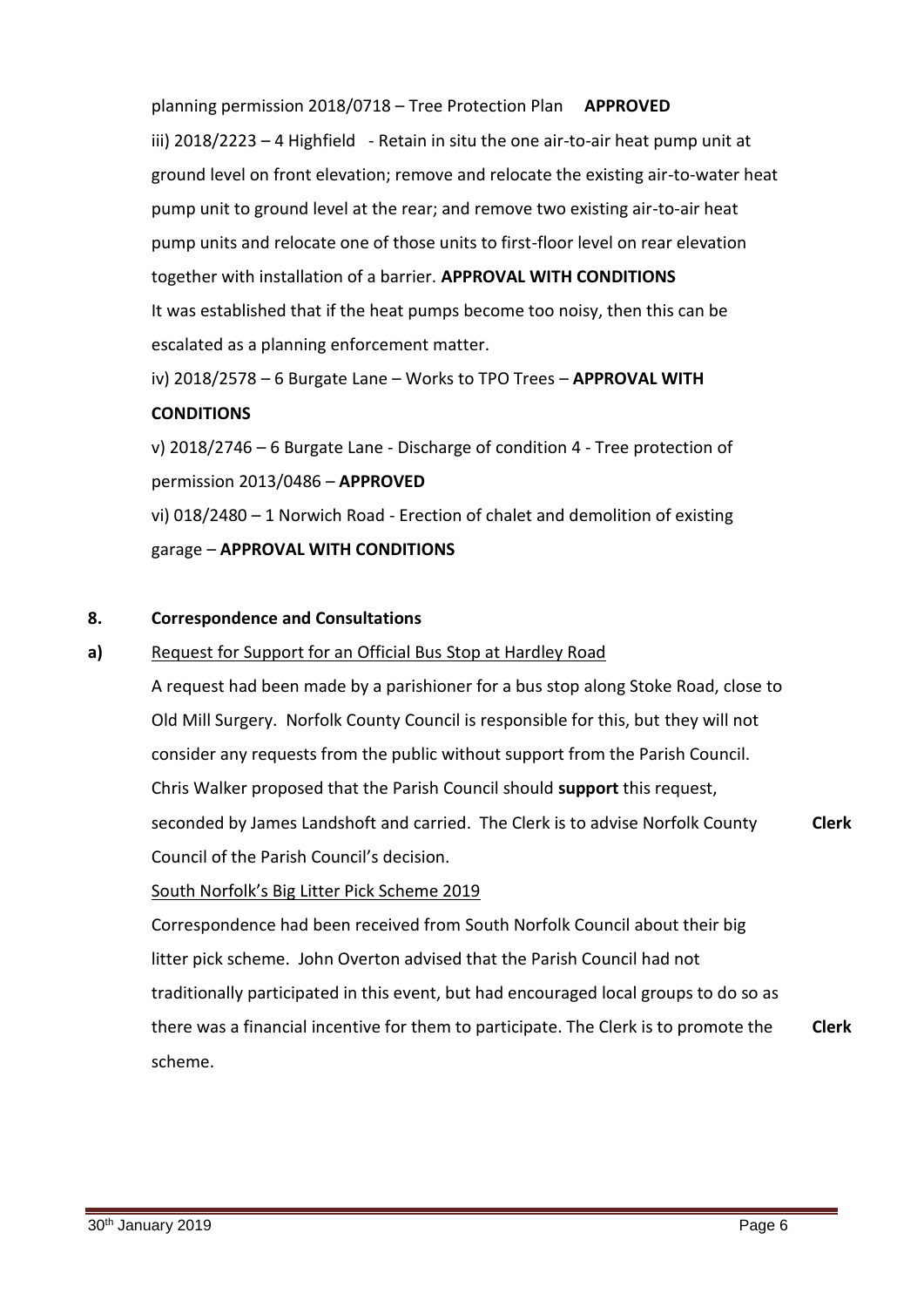#### **9. Finance**

#### **a)** Receipts, Payments, and Bank Reconciliation

The receipts, payments and bank reconciliation for December 2018 were presented and **noted**.

## **b)** Accounts for Payment

It was **agreed** to pay the following accounts, following a proposal from David Hewer and a second from Chris Walker.

| Payee                            | <b>Description</b>                       | <b>Amount</b> |
|----------------------------------|------------------------------------------|---------------|
|                                  | <b>Staff Salaries</b>                    | £6,517.50     |
| <b>HMRC</b>                      | <b>PAYE &amp; NIC</b>                    | £2,098.55     |
| <b>Norfolk Pension Fund</b>      | <b>Pension Contributions</b>             | £2,156.43     |
| BT                               | Telephone & Broadband                    | £50.21        |
| Microshade                       | <b>Hosted IT</b>                         | £217.62       |
| <b>Citrus Security Shredding</b> | <b>Annual Shredding Fee</b>              | £319.20       |
| <b>ESPO</b>                      | Stationery                               | £35.04        |
| <b>Norfolk Copiers</b>           | <b>Printer Quarterly Rental</b>          | £172.76       |
| <b>ESPO</b>                      | Gas                                      | £210.53       |
| <b>Hugh Crane</b>                | <b>Cleaning Consumables</b>              | £167.07       |
| Ezyglide                         | Service & Repair of Partitions           | £678.00       |
| <b>MCL Mechanical Services</b>   | <b>Boiler / Toilet Repairs</b>           | £584.72       |
| <b>JML Refrigeration</b>         | Refrigerator Service                     | £171.60       |
| <b>CBF Ltd</b>                   | <b>Balance of George Michael Tribute</b> | £1,500.00     |
| Jim Lawrance                     | Repair of Dishwasher                     | £102.12       |
| Veolia                           | Waste                                    | £74.23        |
| Spruce Landscapes                | <b>Grounds Maintenance</b>               | £945.00       |
| Garden Guardian                  | <b>Grounds Maintenance</b>               | £1,059.29     |
| Vortex                           | <b>Grounds Maintenance</b>               | £191.66       |
| PI Play Inspections              | Play Equipment Inspections               | £180.00       |
| Tina Eagle                       | Six+ Strategic Group                     | £70.47        |
| <b>API Cleaning</b>              | <b>Relief Caretaking</b>                 | £855.50       |
| Barclaycard                      | Bar / Event / Stationery                 | £510.44       |
| High Spec Ltd                    | Events Expenditure (Curtain)             | £438.00       |
| R. McCarthy                      | Petty Cash Top Up                        | £32.95        |
|                                  | <b>TOTAL:</b>                            | £19,338.89    |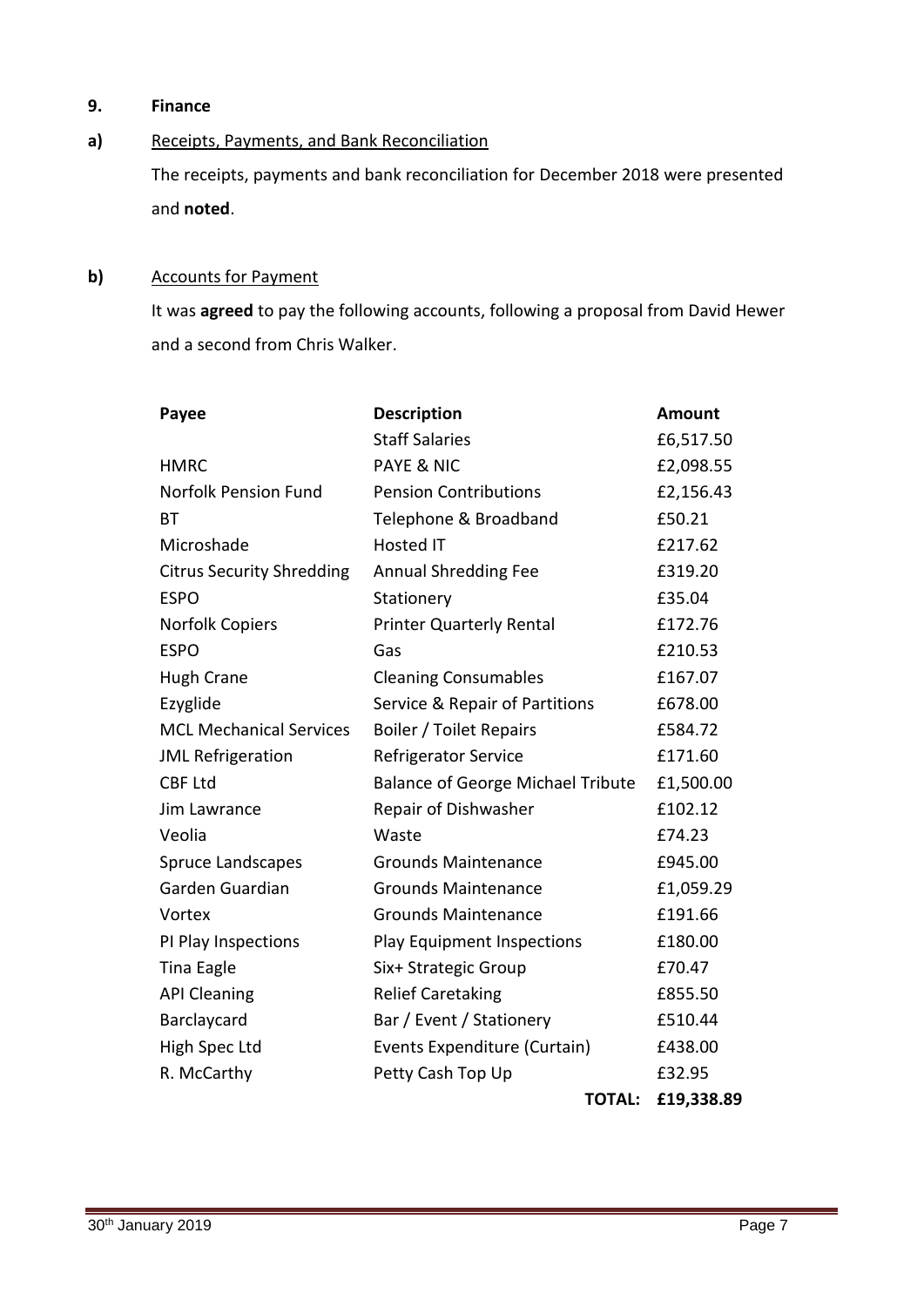#### **c)**  Quarterly Budget Report

The quarterly budget report was presented to councillors and was **noted**.

#### **d)**  To Consider More Effective Method of Cross Referencing Accounts for Payment

Trevor Spruce raised that the cross referencing of accounts after authorisation at the council meeting was a distraction to other matters being discussed. He proposed that the cross referencing should be done prior to the meeting when more time allowed but, in conformity with financial regulations, no bank payments should be permitted until payments had been authorised by full council. This was seconded by Chris Walker and carried. The necessity to ensure more councillors can authorise payments in the bank system was also discussed.

#### **e)**  To Agree that Mrs F. LeBon be permitted to access parish bank accounts

The Clerk advised that a formal resolution was required by the Parish Council's bank to allow this to happen. John Henson proposed that Mrs F. LeBon should be permitted access to the Parish Council bank accounts, seconded by James Landshoft and carried.

#### **10. Committees and Advisory Groups**

#### **a)** Neighbourhood Plan Update

John Henson reported that a small meeting was held to discuss the finer points of the Neighbourhood Plan. The document is at an advanced stage of drafting, and thanks were given to those who had taken the time to feedback on the document and to proof read.

The Regulation 14 consultation is imminent (running from  $8<sup>th</sup>$  February to 22<sup>nd</sup> March) and consultees will be notified by email or postcard delivered through their door.

A decision is awaited on whether a strategic environmental assessment is required, but early indications suggest that it will not be.

Once the consultation has been completed, the Neighbourhood Plan Working Group will review the responses, ratify the plan and then submit to the Parish Council for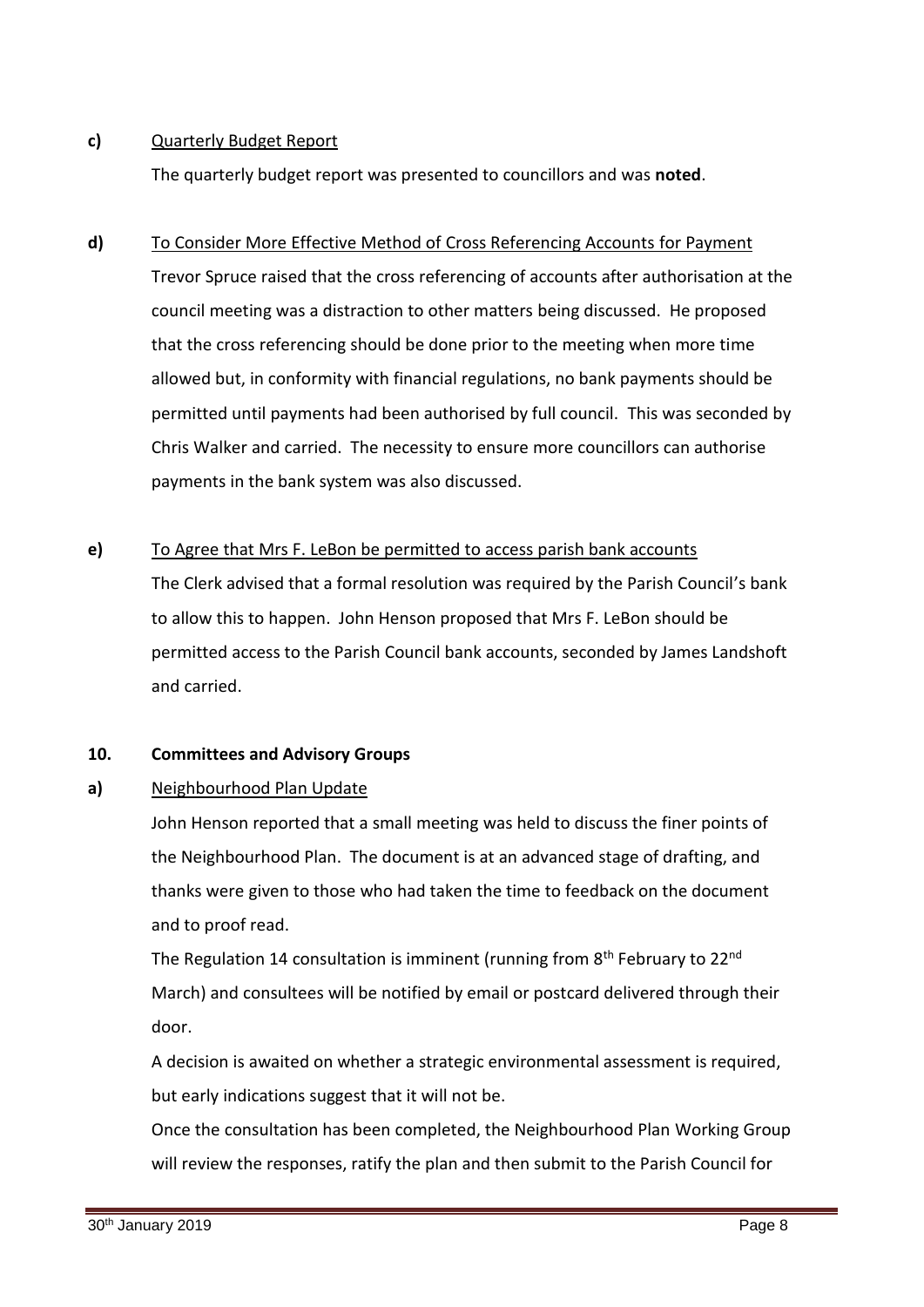formal approval.

#### **11. Dog Access to Public Areas**

**a)** To Receive Proposal to Waive Standing Order7a to Enable Further Discussion on Parish Council's decision to restrict dogs to being on leads in Public Areas. James Landshoft proposed that the Parish Council should waive Standing Order 7a to allow further discussion on the Parish Council's decision to restrict dogs being on leads in all public areas. Seconded by David Hewer and carried.

#### **b)**  To Consider Actions to Promote Enforceable Dog Legislation

The Clerk explained the powers in place to enforce responsible dog ownership. These include the Dangerous Dogs Act 1991, which legislates that dogs must be kept under 'proper control' in public areas and is enforceable by the police. South Norfolk Council also has a 'public spaces protection order' which makes it an offence for dogs to be in fenced play areas and also for an owner to not clean up after their dog. These acts are enforced by South Norfolk Council.

Chris Walker proposed that signage be installed to promote dogs being under 'proper control' and also signage to allow enforcement of South Norfolk Council's public spaces protection order. Seconded by Trevor Spruce and carried. James Landshoft recorded his objection to the proposal due to the lack of positive reinforcement. **Clerk**

#### **12. Community Centre**

#### **a)**  Event Proposal 2020 – Stayin' Alive Bee Gees Tribute Act

The Community Centre Manager had provided a proposal to bring a Bee Gees tribute act to the community centre, as a community event in 2020. After a review of the proposal James Landshoft proposed that this should be **accepted**, seconded by David Gooderham and carried.

#### **b)**  To Consider Disapplication of DPS Status for Licensing Purposes

The Clerk reported that community groups are permitted to disapply from the licensing requirement to have a Designated Premises Supervisor (DPS). This would mean that the responsibility of any licensing issues at the community centre would fall to the Parish Council as a corporate body, rather than a named individual.

**RM**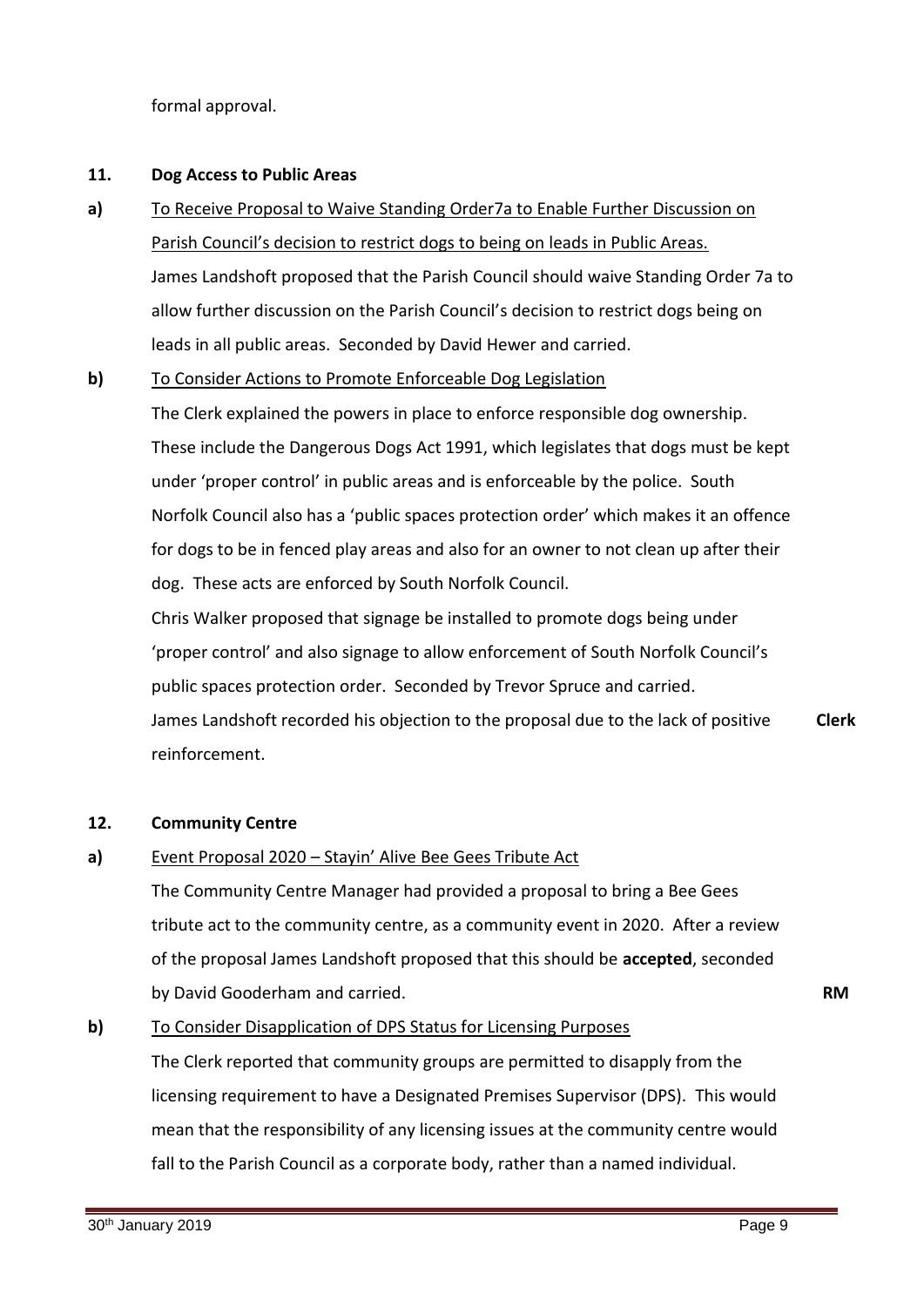Members of the Parish Council team hold a personal license which should be sufficient to prove to the licensing authority that the Parish Council has the necessary qualification and experience to do this. John Henson proposed that the Parish Council should apply to the licensing authority for a disapplication of DPS status, seconded by David Gooderham and carried.

#### **c)**  To Consider Full Fire Risk Assessment of the Community Centre

It was noted that due to the age of the building, a full fire risk assessment should be performed on the community centre. Quotes had been obtained from reputable companies, and it was **agreed** to conduct a full fire risk assessment at a cost of £420 + VAT. This was proposed by John Henson and seconded by Chris Walker. The assessor should be asked how often a full fire risk assessment should be conducted.

#### **13. Policy Review**

#### **a)**  To Review Bad Debt Policy

The Clerk presented the reviewed policy, updated to reflect current practices. Chris Walker proposed that this be **adopted**, seconded by John Henson and carried.

#### **b)**  To Review Community Engagement Strategy

The Clerk presented the updated community engagement strategy and review of progression since 2016. It was suggested that this was more of a communications strategy rather than an engagement strategy. It was **agreed** after a proposal from John Joyce and a second from John Henson that this document should be accepted and a wider review of engagement should be done after the May elections.

#### **c)**  To Review Information Security Policy, With a View to Include PCI DSS

The Clerk provided a policy which combined the Parish Council's original information security policy, with detail of what is required under PCI DSS (Payment Card Industry Data Security Standard), which is required by all organisations which accept card payments, so as to keep card holder data secure. John Henson proposed that this new policy be accepted, seconded by Chris Walker and carried.

### *James Landshoft Left the Meeting*

#### **14 Deputising Procedure**

**a)** To Receive Proposal that, under the Public Bodies (Admissions to Meetings) Act **Clerk**

**Clerk**